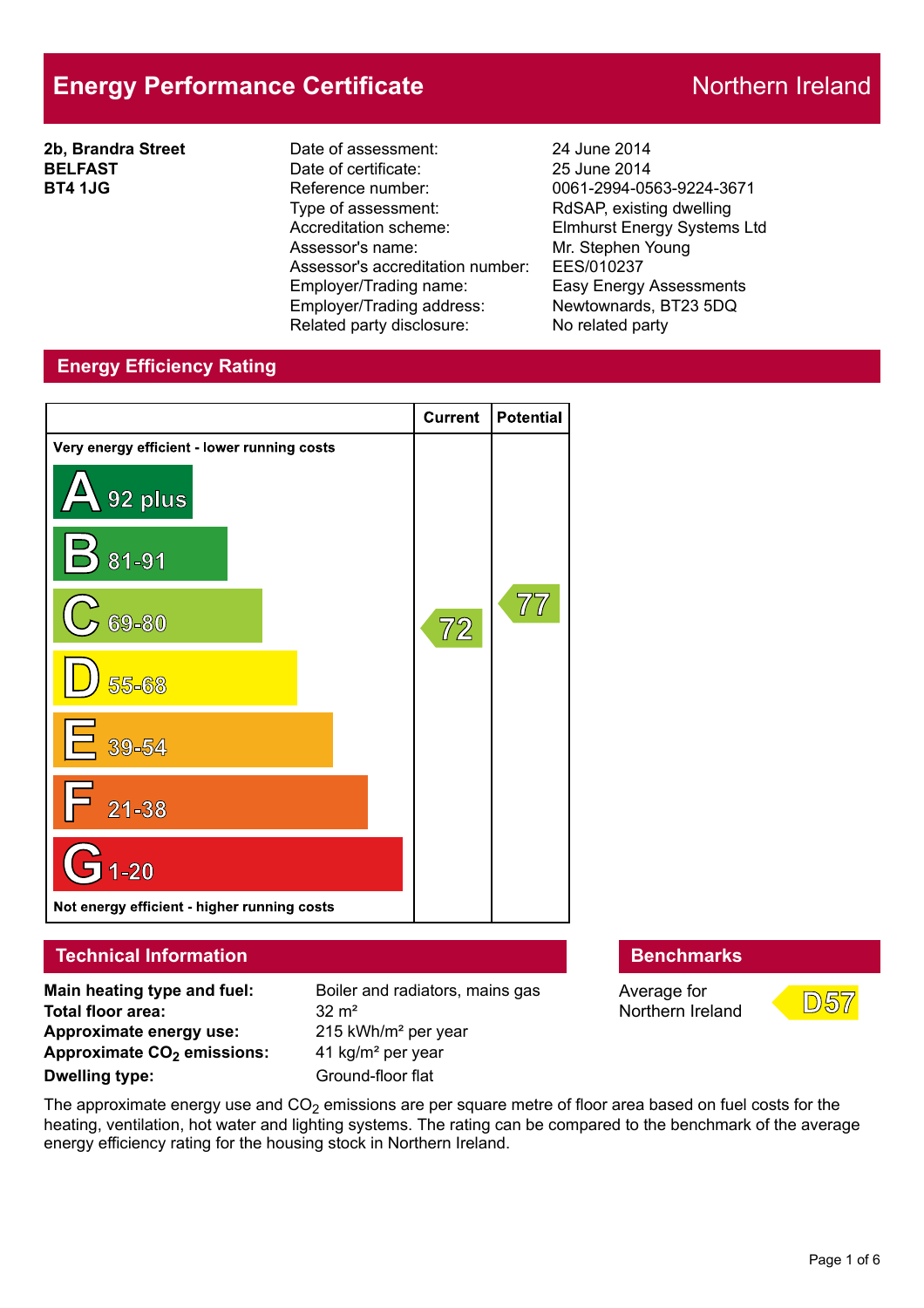# **Estimated energy use, carbon dioxide (CO2) emissions and fuel costs of this home**

|                          | Current                         | Potential                       |  |
|--------------------------|---------------------------------|---------------------------------|--|
| Energy use               | 215 kWh/m <sup>2</sup> per year | 161 kWh/m <sup>2</sup> per year |  |
| Carbon dioxide emissions | 1.3 tonnes per year             | 1.0 tonnes per year             |  |
| Lighting                 | £39 per year                    | £22 per year                    |  |
| Heating                  | £273 per year                   | £230 per year                   |  |
| Hot water                | £75 per year                    | £66 per year                    |  |

The figures in the table above have been provided to enable prospective buyers and tenants to compare the fuel costs and carbon emissions of one home with another. To enable this comparison the figures have been calculated using standardised running conditions (heating periods, room temperatures, etc.) that are the same for all homes, consequently they are unlikely to match an occupier's actual fuel bills and carbon emissions in practice. The figures do not include the impacts of the fuels used for cooking or running appliances, such as TV, fridge etc.; nor do they reflect the costs associated with service, maintenance or safety inspections. Always check the certificate date because fuel prices can change over time and energy saving recommendations will evolve.

To see how this home can achieve its potential rating please see the recommended measures.

# **About this document**

The Energy Performance Certificate for this dwelling was produced following an energy assessment undertaken by a qualified assessor, accredited by Elmhurst Energy Systems Ltd, to a scheme authorised by the Government. This certificate was produced using the RdSAP 2012 assessment methodology and has been produced under the Energy Performance of Buildings (Certificates and Inspections) Regulations (Northern Ireland) 2008. A copy of the certificate has been lodged on a national register.

#### **If you have a complaint or wish to confirm that the certificate is genuine**

Details of the assessor and the relevant accreditation scheme are on the preceding page. You can get contact details of the accreditation scheme from their website at www.elmhurstenergy.co.uk together with details of their procedures for confirming authenticity of a certificate and for making a complaint.

# **About the building's performance ratings**

The ratings provide a measure of the building's overall energy efficiency and its environmental impact, calculated in accordance with a national methodology that takes into account factors such as insulation, heating and hot water systems, ventilation and fuels used. The average Energy Efficiency Rating for a dwelling in Northern Ireland is band D (rating 57).

Not all buildings are used in the same way, so energy ratings use 'standard occupancy' assumptions which may be different from the specific way you use your home. Different methods of calculation are used for homes and for other buildings. Details can be found at www.epb.dfpni.gov.uk

Buildings that are more energy efficient use less energy, save money and help protect the environment. A building with a rating of 100 would cost almost nothing to heat and light and would cause almost no carbon emissions. The potential ratings describe how close this building could get to 100 if all the cost effective recommended improvements were implemented.



Remember to look for the energy saving recommended logo when buying energy-efficient products. It's a quick and easy way to identify the most energy-efficient products on the market.

For advice on how to take action and to find out about offers available to help make your home more energy efficient, call **0800 512 012** or visit **www.energysavingtrust.org.uk**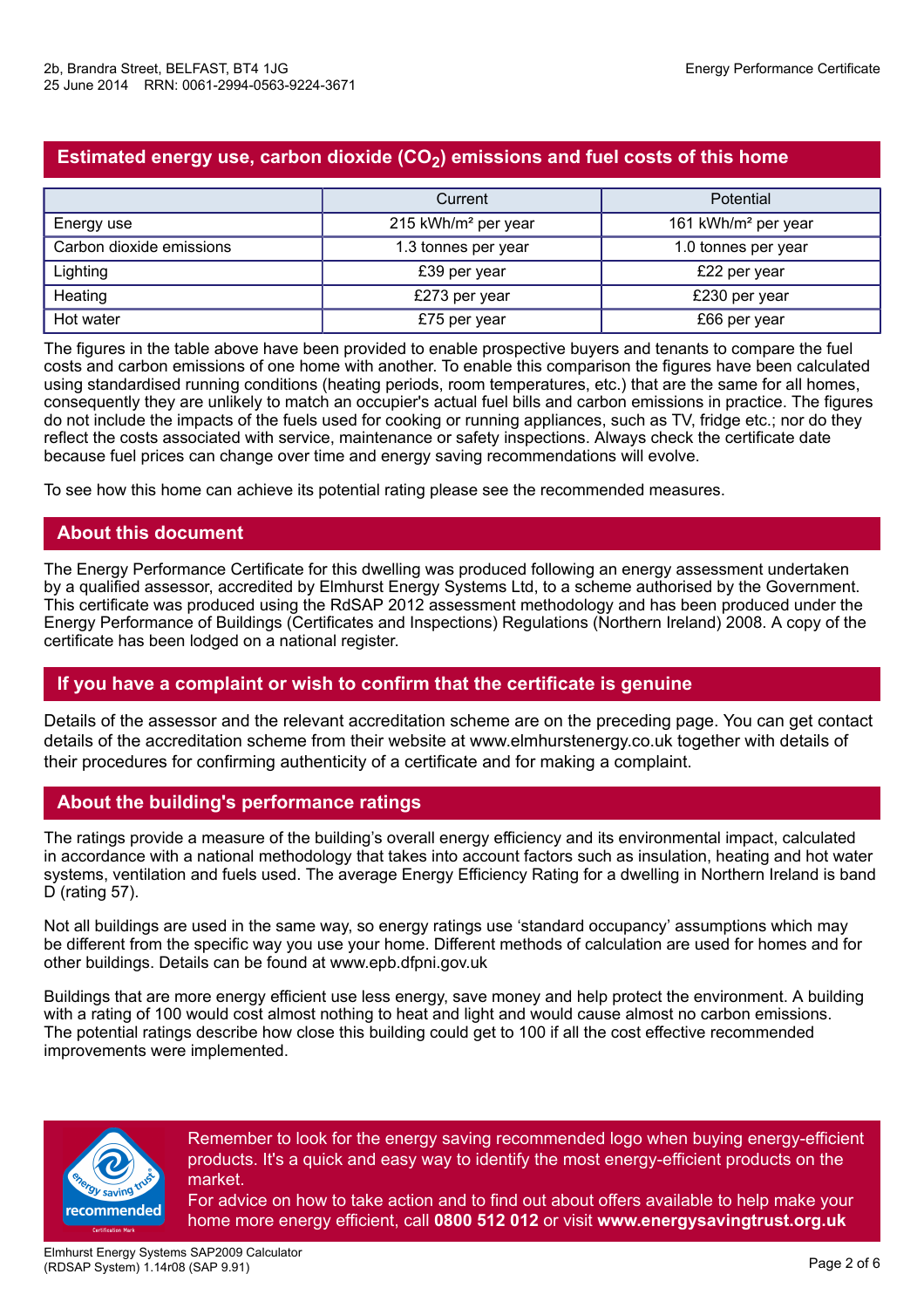### **About the impact of buildings on the environment**

One of the biggest contributors to global warming is carbon dioxide. The way we use energy in buildings causes emissions of carbon. The energy we use for heating, lighting and power in homes produces over a quarter of the UK's carbon dioxide emissions and other buildings produce a further one-sixth.

The average household causes about 6 tonnes of carbon dioxide every year. Adopting the recommendations in this report can reduce emissions and protect the environment. You could reduce emissions even more by switching to renewable energy sources. In addition there are many simple everyday measures that will save money, improve comfort and reduce the impact on the environment. Some examples are given at the end of this report.

# **Environmental Impact (CO2) Rating**

|                                                                 | <b>Current</b>             | <b>Potential</b> |
|-----------------------------------------------------------------|----------------------------|------------------|
| Very environmentally friendly - lower CO <sub>2</sub> emissions |                            |                  |
| '丛\<br>$\sqrt{92}$ plus                                         |                            |                  |
| 81-91                                                           |                            | 83               |
| 69-80                                                           | $\overline{7}\overline{7}$ |                  |
| 55-68                                                           |                            |                  |
| $E_{39-54}$                                                     |                            |                  |
| $21 - 38$                                                       |                            |                  |
| $1 - 20$<br><b>C</b>                                            |                            |                  |
| Not environmentally friendly - higher CO <sub>2</sub> emissions |                            |                  |

#### **Visit the Department of Finance and Personnel website at www.epb.dfpni.gov.uk to:**

- **•** Find how to confirm the authenticity of an energy performance certificate
- **•** Find how to make a complaint about a certificate or the assessor who produced it
- **•** Learn more about the national register where this certificate has been lodged
- **•** Learn more about energy efficiency and reducing energy consumption

Further information about Energy Performance Certificates can be found under Frequently Asked Questions at www.epb.dfpni.gov.uk and at www.niepcregister.com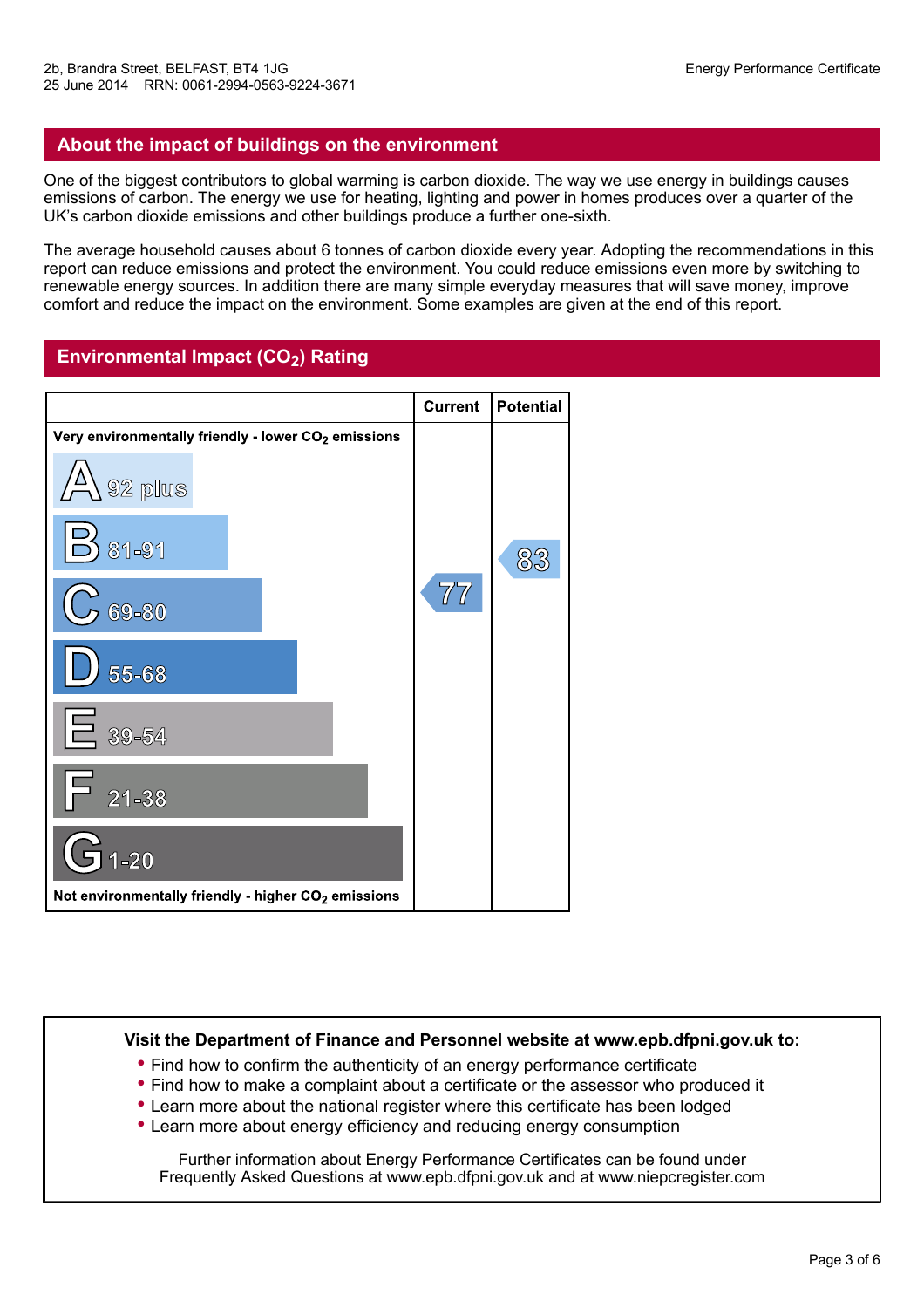# **Recommended measures to improve this home's energy performance**

BELFAST BT4 1JG

2b, Brandra Street **Date of certificate:** 25 June 2014<br>BELFAST BELFAST **Date of certificate:** 25 June 2014

Reference number: 0061-2994-0563-9224-3671

#### **Summary of this home's energy performance related features**

The table below gives an assessment of the key individual elements that have an impact on this home's energy and environmental performance. Each element is assessed by the national calculation methodology; 1 star means least efficient and 5 stars means most efficient. The assessment does not take into consideration the physical condition of any element. 'Assumed' means that the insulation could not be inspected and an assumption has been made in the methodology based on age and type of construction.

| Element                                                | Description                                 | Current performance      |               |  |
|--------------------------------------------------------|---------------------------------------------|--------------------------|---------------|--|
|                                                        |                                             | <b>Energy Efficiency</b> | Environmental |  |
| Walls                                                  | Cavity wall, as built, insulated (assumed)  | ★★★★☆                    | ★★★★☆         |  |
| Roof                                                   | (another dwelling above)                    | *****                    | *****         |  |
| Floor                                                  | Solid, limited insulation (assumed)         |                          |               |  |
| Windows                                                | Fully double glazed                         | ★★★☆☆                    | ★★★☆☆         |  |
| Main heating                                           | Boiler and radiators, mains gas             | ★★★★☆                    | ★★★★☆         |  |
| Main heating controls                                  | Programmer, TRVs and bypass                 | ★★★☆☆                    | ★★★☆☆         |  |
| Secondary heating                                      | None                                        |                          |               |  |
| Hot water                                              | From main system                            | ★★★★☆                    | ★★★★☆         |  |
| Lighting                                               | Low energy lighting in 25% of fixed outlets | ★★★☆☆                    | ★★★☆☆         |  |
| Current energy efficiency rating                       |                                             | C <sub>72</sub>          |               |  |
| Current environmental impact (CO <sub>2</sub> ) rating |                                             | C 77                     |               |  |

#### **Low and zero carbon energy sources**

None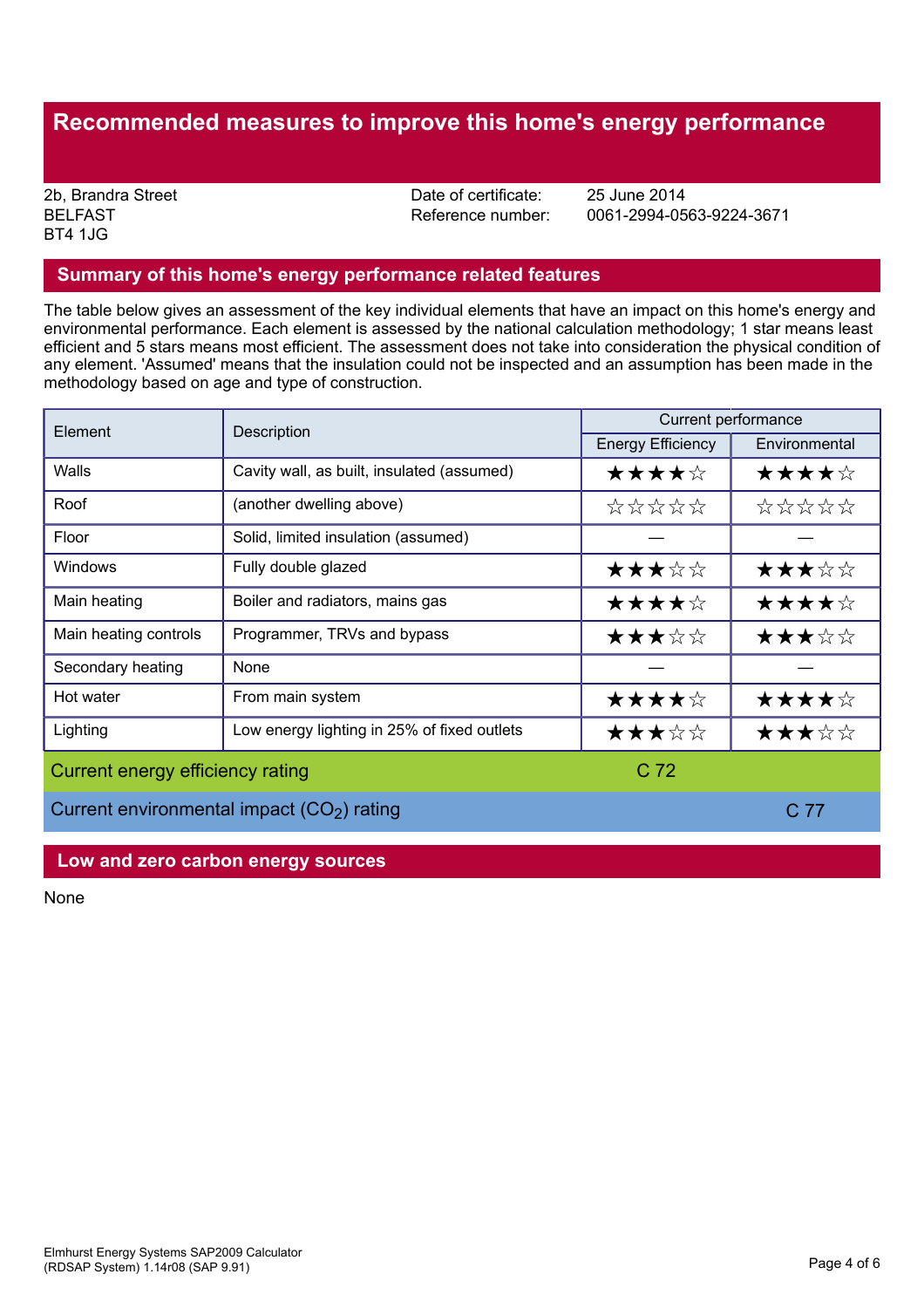### **Recommendations**

The measures below are cost effective. The performance ratings after improvement listed below are cumulative, that is they assume the improvements have been installed in the order that they appear in the table. The indicative costs are representative for most properties but may not apply in a particular case.

|                                                   |                 | <b>Typical savings</b><br>per year | Ratings after improvement |                         |  |  |  |
|---------------------------------------------------|-----------------|------------------------------------|---------------------------|-------------------------|--|--|--|
| <b>Lower cost measures</b>                        | Indicative cost |                                    | Energy efficiency         | Environmental<br>impact |  |  |  |
| Low energy lighting for all fixed outlets<br>1    | £15             | £14                                | C 73                      | C 78                    |  |  |  |
| Sub-total                                         |                 | £14                                |                           |                         |  |  |  |
| <b>Higher cost measures</b>                       |                 |                                    |                           |                         |  |  |  |
| Floor Insulation<br>$\mathbf{2}^{\prime}$         | £800 - £1,200   | £22                                | C 75                      | C80                     |  |  |  |
| Replace boiler with new condensing<br>3<br>boiler | £2,200 - £3,000 | £33                                | C 77                      | <b>B</b> 83             |  |  |  |
| Total                                             |                 | £69                                |                           |                         |  |  |  |
| C 77<br>Potential energy efficiency rating        |                 |                                    |                           |                         |  |  |  |
| Potential environmental impact $(CO2)$ rating     |                 |                                    |                           |                         |  |  |  |

#### **Further measures to achieve even higher standards**

#### None

Improvements to the energy efficiency and environmental impact ratings will usually be in step with each other. However, they can sometimes diverge because reduced energy costs are not always accompanied by reduced carbon dioxide emissions.